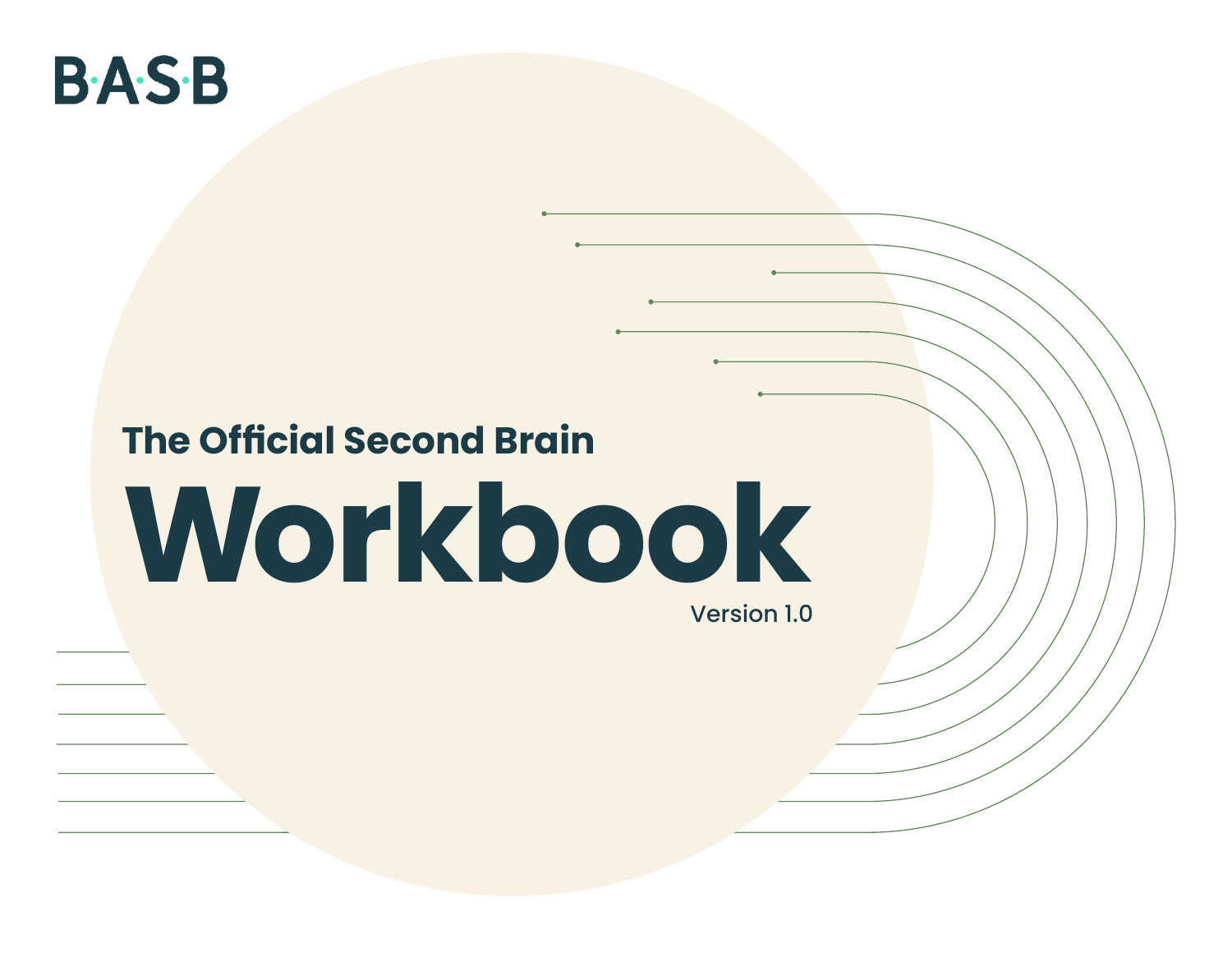**THE PERSPECTIVE ERA**

#### **My perspective map**

Your perspective is unique—but do you know why? Below, brainstorm key aspects of your background. Prioritize quantity over quality. How do you think your background can shape your current and future perspective?

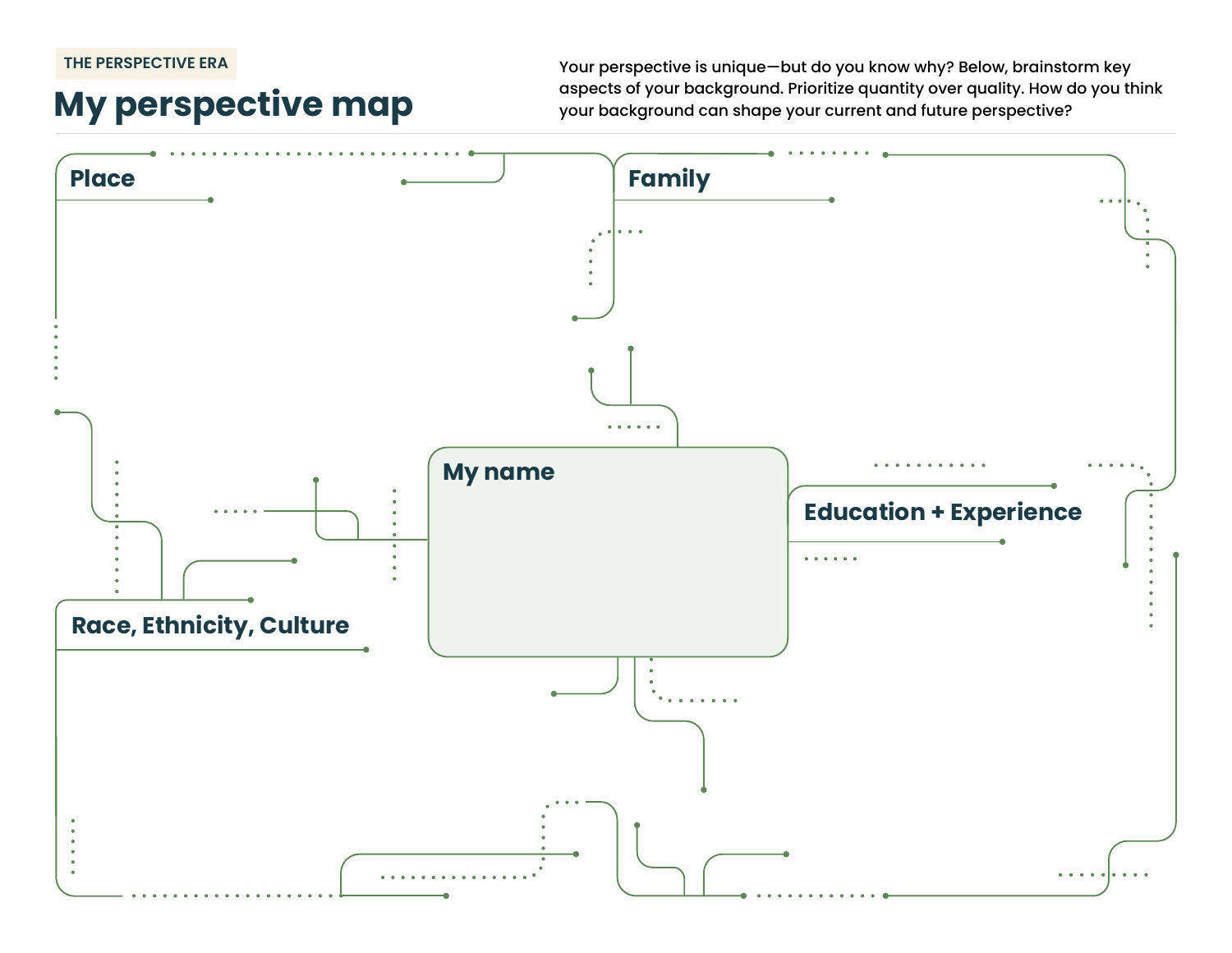**CAPTURE**

### **My 12 favorite questions**

List the questions that you most love to think about and ones that frequently turn up in your life. Phrase these problems as open-ended questions that could have multiple possible answers, not just one.

|  |                | $\mathbf{L}$ , the contract of the contract of the contract of the contract of the contract of the contract of the contract of the contract of the contract of the contract of the contract of the contract of the contract of th |  |  |
|--|----------------|-----------------------------------------------------------------------------------------------------------------------------------------------------------------------------------------------------------------------------------|--|--|
|  |                |                                                                                                                                                                                                                                   |  |  |
|  |                | $3.$ $\overline{\phantom{a}}$                                                                                                                                                                                                     |  |  |
|  |                | $\overline{\mathbf{a}}$ .                                                                                                                                                                                                         |  |  |
|  |                |                                                                                                                                                                                                                                   |  |  |
|  |                |                                                                                                                                                                                                                                   |  |  |
|  |                | $\overline{\ }$ .                                                                                                                                                                                                                 |  |  |
|  |                | 8.                                                                                                                                                                                                                                |  |  |
|  |                | 9.                                                                                                                                                                                                                                |  |  |
|  |                | $\blacksquare$                                                                                                                                                                                                                    |  |  |
|  | $\blacksquare$ |                                                                                                                                                                                                                                   |  |  |
|  |                | $\blacksquare$                                                                                                                                                                                                                    |  |  |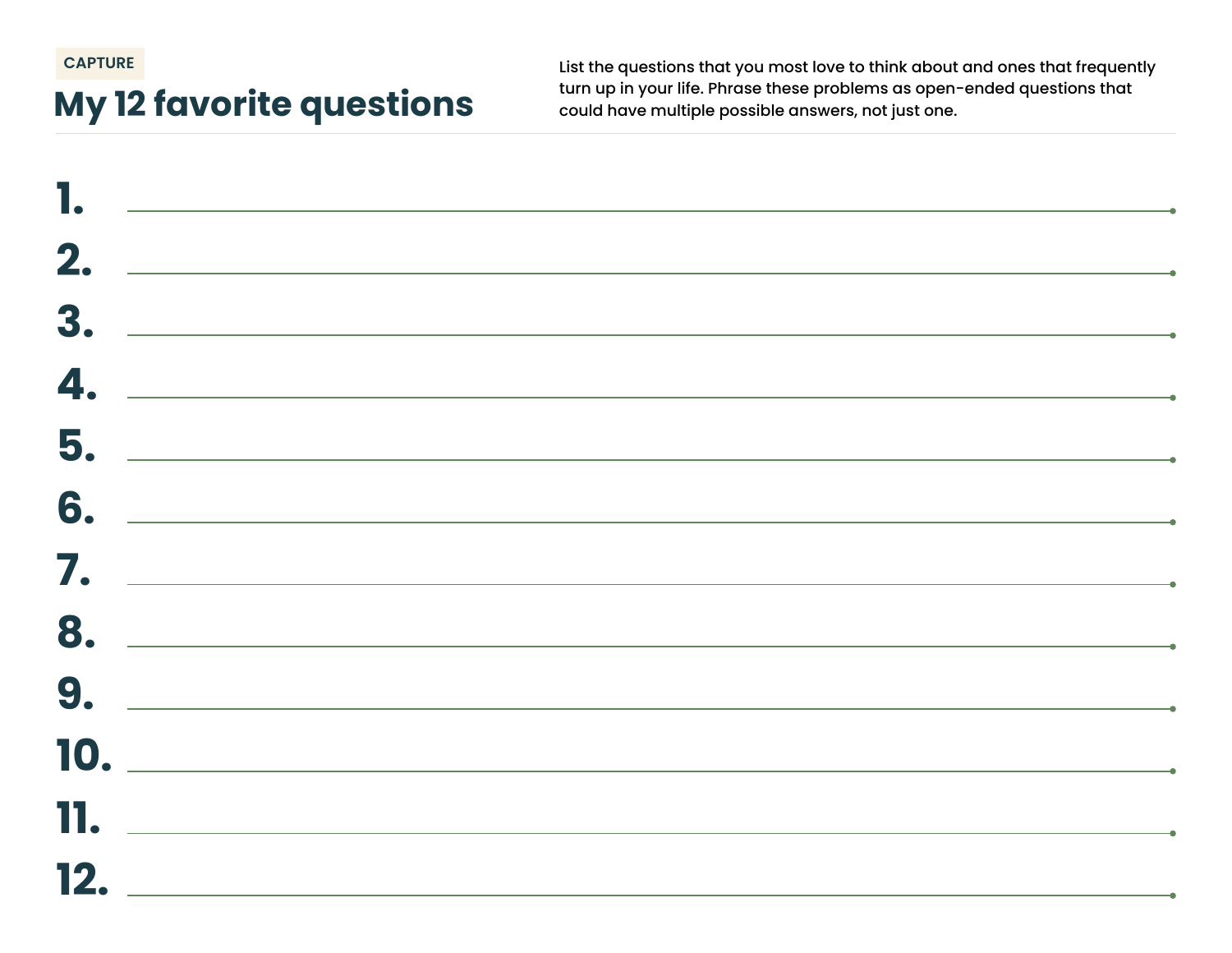#### **CAPTURE**

### **My information diet**

Information (and inspiration!) is everywhere. This list includes common kinds of content that you may wish to save. What other forms of content might you capture for your projects?

- **□ Book notes**
- □ **Excerpts from online articles**
- **□ Ouotes**
- o **Notes from audiobooks or podcasts**
- □ Screenshots and web **bookmarks**
- o **Voice memos**
- o **Photos, graphics, and diagrams**
- o **PDFs**
- o **Infographics and blog posts**
- o **Outlines and summaries**
- □ Notes from conferences **or events**
- □ **Interview or FAQs**
- o **Templates and checklists**
- □ Notes from webinars or **online courses**
- o **Brainstorms and mindmaps**
- □ Slide presentations
- o **Notebook sketches**
- □ Journal or diary entries
- □ Marketing and **business ideas**
- o **Email newsletters**
- o **Travel ideas and plans**
- o **Notes from classes and workshops**
- □ Reading list (or an **Already Read list)**
- □ Meeting notes **and recordings**
- **□ Project planning notes**
- □ Work samples **and portfolio**
- o **Goals and dreams**
- o **Productivity/health tips**
- o **User manuals/guides**
- o **Writing ideas/prompts**

| <b>Experience</b>                          |
|--------------------------------------------|
| <b>Contract Contract Contract Contract</b> |
| $\Box$ and $\Box$ and $\Box$               |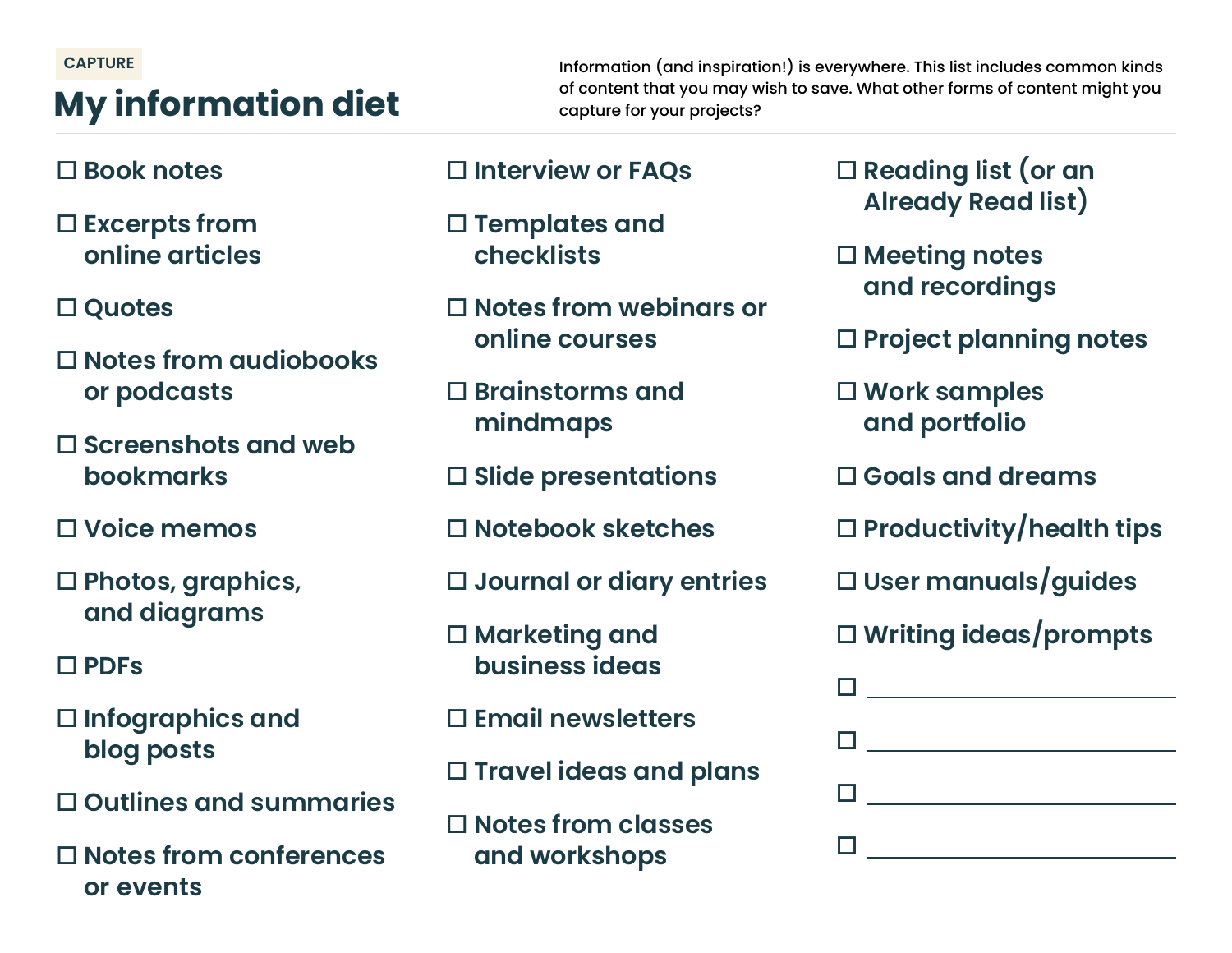#### **ORGANIZE**

#### **PARA cheat sheet (cont'd)**



Birthday party Sales presentation Marathon training

Health Travel **Finances** 

Recipes **Gardening** Slide templates

Inactive side project Last year's marathon Past client project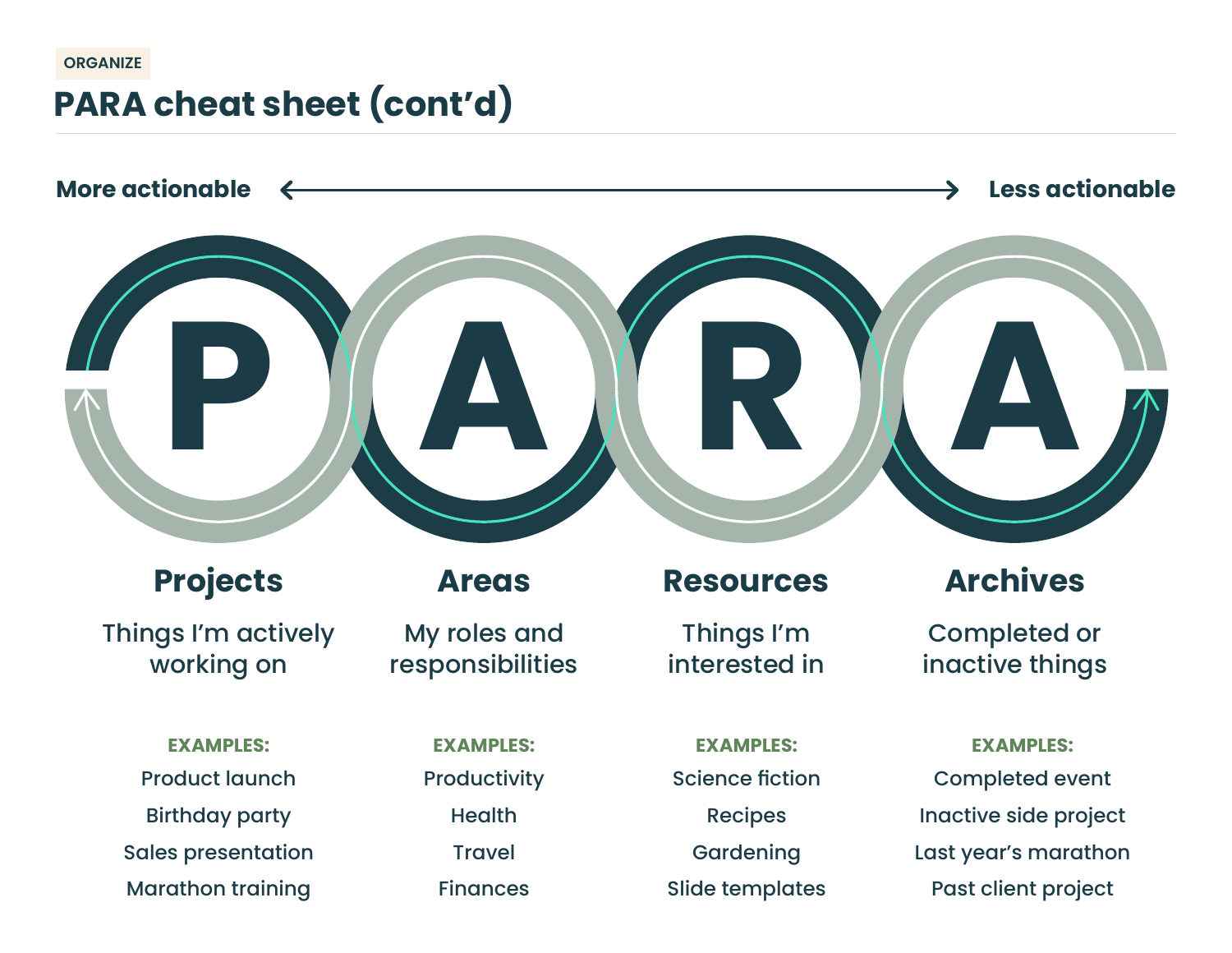#### **THE PARA METHOD**

#### **My PARA kitchen**

What are you actively working on right now, and what is available for you to use when needed? Stock up your PARA kitchen with the information you want to keep in your Second Brain, organized by actionability.

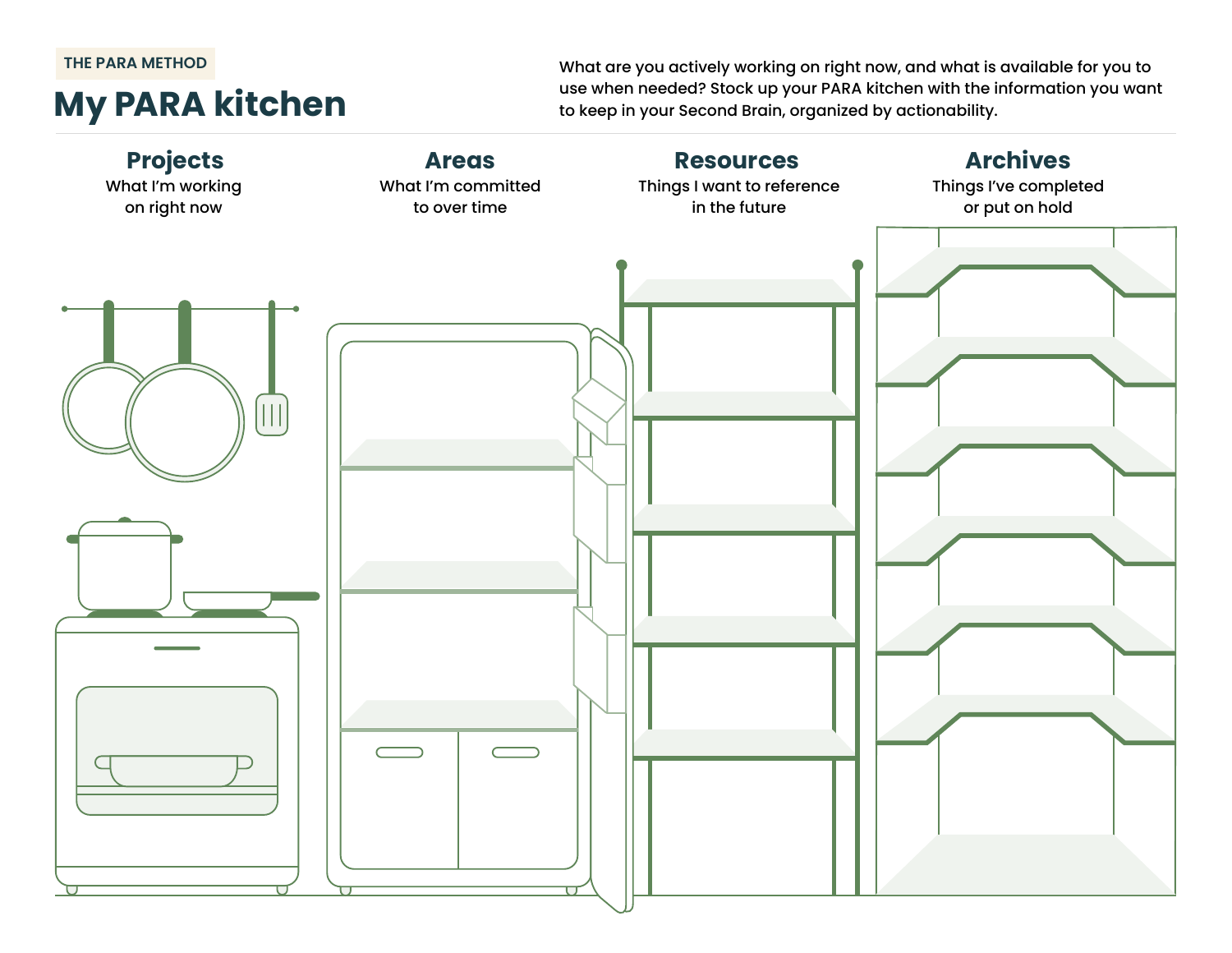### **Progressive summarization cheat sheet**

Here is an example of progressive summarization applied to a note.

Notice how each layer helps to structure the note for more efficient use.

| <b>How the Brain Stops Time</b>                                                                                                                                                                                                                                                                                                                                                                                                                                        |                                                                                                        |
|------------------------------------------------------------------------------------------------------------------------------------------------------------------------------------------------------------------------------------------------------------------------------------------------------------------------------------------------------------------------------------------------------------------------------------------------------------------------|--------------------------------------------------------------------------------------------------------|
| <b>Summary</b><br>- Time dilation is the feeling that time is slowing down<br>It is often experienced during moments of intense fear<br>- In an experiment, subjects experienced time moving 36%<br>slower in a state of fear, compared to watching others' experience<br>- Further experiments showed that time dilation allows us to<br>remember our experiences better                                                                                              | <b>Layer 4</b><br><b>Executive summary</b>                                                             |
| <b>How the Brain Stops Time</b>                                                                                                                                                                                                                                                                                                                                                                                                                                        |                                                                                                        |
| One of the strangest side effects of intense fear is time dilation,<br>the apparent slowing down of timesurvivors of life-and-death<br>situations often report that things seem to take longer to happen,<br>objects fall more slowly, and they're capable of complex thoughts in<br>what would normally be the blink of an eye.<br>Eagleman asked subjects who'd already taken the plunge to<br>estimate how long it took them to fall, using a stopwatch to tick off | <b>Layer 3</b><br><b>Highlighted passages</b>                                                          |
| what they felt to be an equivalent amount of time. Then he asked<br>them to watch someone else fall and then estimate the elapsed time<br>for their plunge in the same way. On average, participants felt that<br>their own experience had taken 36 percent longer. Time dilation<br>was in effect.                                                                                                                                                                    | <b>Layer 2</b><br><b>Bolded passages</b>                                                               |
| That means that fear does not actually speed up our rate of<br>perception or mental processing. Instead, it allows us to remember<br>what we do experience in greater detail. Since our perception of<br>time is based on the number of things we remember, fearful<br>experiences thus seem to unfold more slowly.<br>Source link                                                                                                                                     | <b>Layer 1</b><br>The original captured note<br>(excerpts from a source or<br>thoughts you write down) |